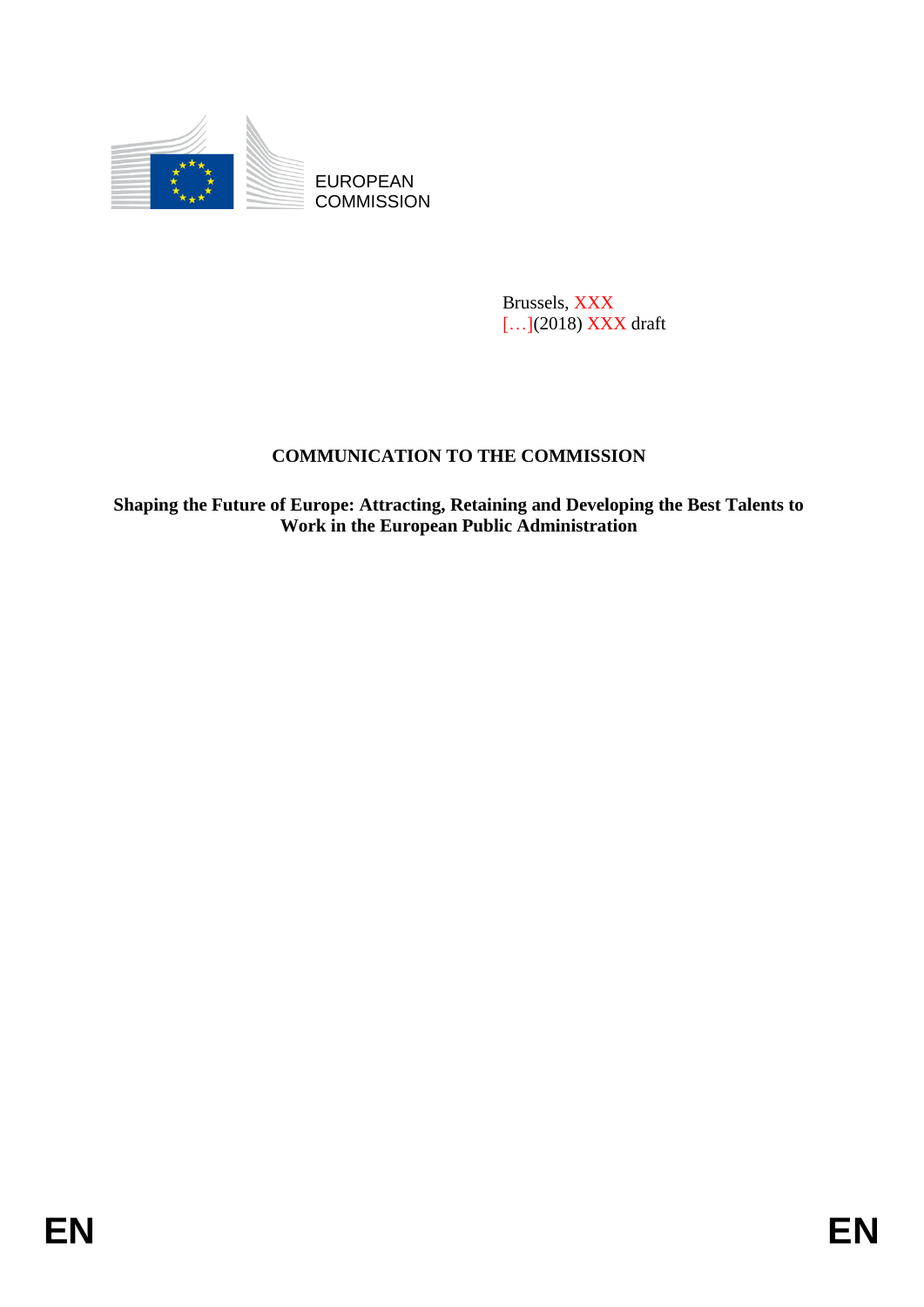## **Shaping the Future of Europe: Attracting, Retaining and Developing the Best Talents to Work in the European Public Administration**

#### **INTRODUCTION**

On coming into office, President Juncker announced that he would develop a European Commission with a stronger political role that would focus on things that matter to citizens, and deliver concrete, tangible results.

Any organisation is only as good as its people and the EU institutions' ability to deliver depends on the quality of their staff. It is therefore crucial that the European public administration, including all EU institutions, agencies and bodies – and in particular, the Commission as the largest among them – can attract the most qualified people from across Europe and keep them motivated to work for the EU throughout their entire career.

Member States have called on 'Europe' to do more in areas such as migration, defence, security, financial stability and youth, and to foster social and territorial cohesion, research and investment, food security and quality, and pan-European infrastructures. This will all require adequately qualified human resources. These priorities and this level of ambition are reflected in the Commission's recent proposal for a seven-year EU budget 2021-2027 (Multiannual financial framework, MFF) – the first for the post-Brexit.

The challenges of attracting, retaining and developing highly qualified staff are becoming more and more acute. In recent years, after a period of expansion, the EU's public administration has had to cope with a period of restraint and a need to do more with less in demanding conditions. Competition among employers seeking to attract highly trained, multilingual and geographically mobile professionals is increasing, especially with the return to economic growth and new generations of 'knowledge workers' with different expectations. In addition, a growing number of EU civil servants will be retiring in the coming years and will have to be replaced with highly qualified recruits.

The Commission must also secure the right mix of staff, reflecting the geographical diversity of its citizens and Member States. Working for the Commission must remain an attractive career option by domestic standards in all Member States. To attract new candidates (but also to retain and develop current staff), the institution must offer the right career and working conditions, and invest in its people, recognising the strategic importance of their advanced skills in driving innovation and competitiveness, and developing its ability to adapt to change<sup>1</sup>. Career development should be based clearly on performance and merit, and allow individuals to develop according to their talents. The image of EU careers and the EU project as a whole will also play a part in their attractiveness.

This Communication presents a comprehensive approach and set of actions that the current Commission would like to adopt and implement. These should be credible and durable,

**<sup>.</sup>** 1 See *A new skills agenda for Europe* – *working together to strengthen human capital, employability and competitiveness*, COM(2016) 381.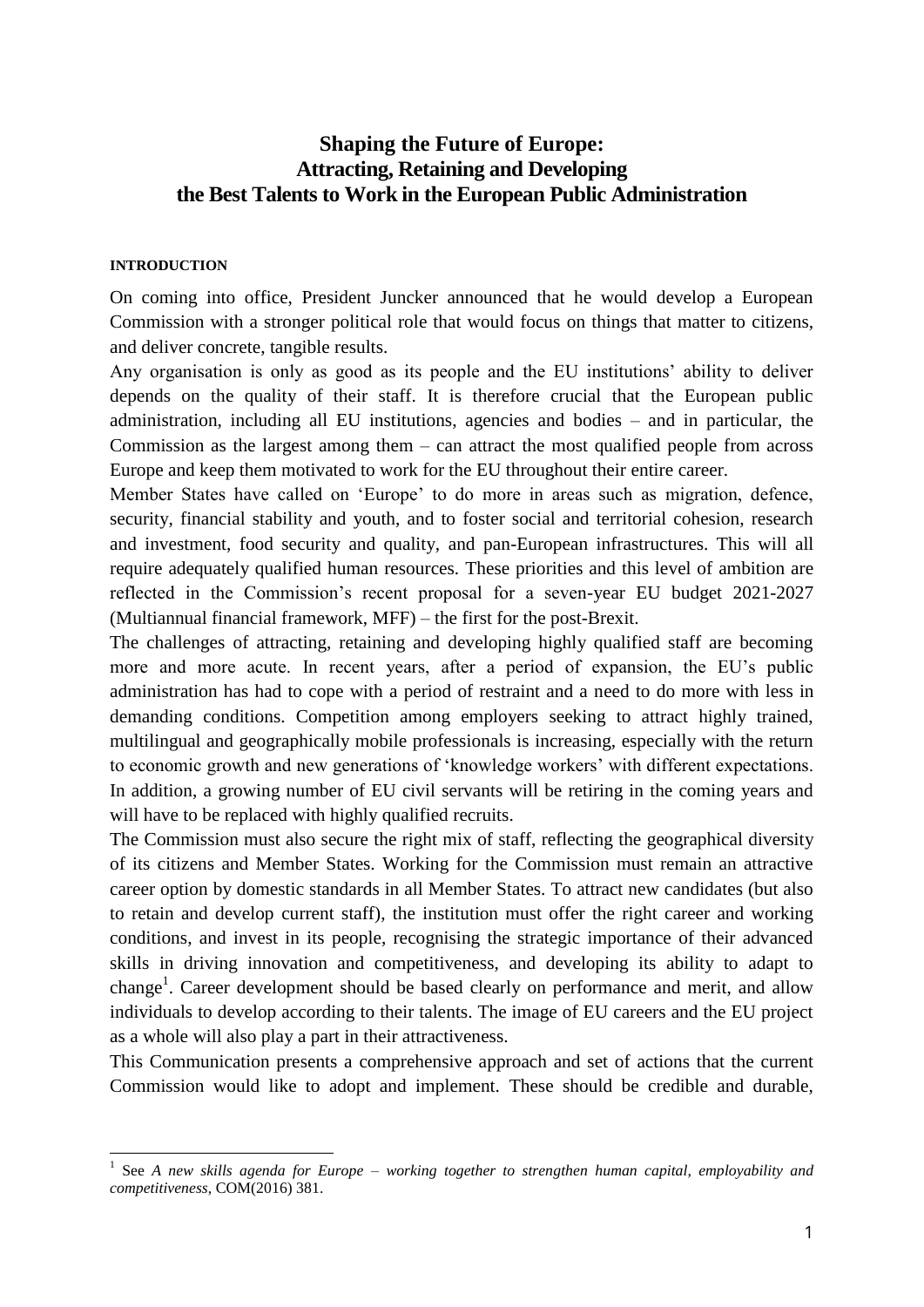making the Commission an employer of choice and equipping it with the best people to address future challenges and achieve its strategic objectives

Applied in the framework of the 2014 Staff Regulations, these measures will be implemented under the principle of budget neutrality: any additional cost will have to be compensated by cost savings (including with efficiency gains). They will thus be fully in line with the current EU budget and with the Commission's proposal for the Multiannual Framework 2021-2027.

## **I – COMPETING FOR TALENTS FOR THE FUTURE OF THE EU**

The EU institutions work in increasingly diverse policy areas to develop and implement legislation that has an impact on some 500 million European citizens across 28 Member States and (thanks to its policies for external action) millions more around the world.

The EU budget accounts for around 1 % of the Member States' total GDP. Only a small part (around 6 %) is spent on administration, with salaries accounting for just half of that amount. The current 2021-2027 MFF proposal does not alter this proportion. In other international organisations, such as the United Nations, the European Patent Office and the OECD, such spending accounts for 30-90 % of the budget.

The European Commission<sup>2</sup> plays a unique role in the EU's institutional architecture – it is a central political body, responsible for initiating legislation, but also a permanent administration, responsible for managing policies and the EU budget, and for ensuring their correct implementation in the Member States. To deliver on its responsibilities, the Commission relies on the professionalism of a staff of some 32 000, made up of permanent officials, temporary agents, contract agents and local agents. Given the range and scale of its tasks, the Commission is not a large administration; it is no bigger than the council of a major European city.

Careers in the Commission are organised according to group functions (administrators and assistants) and grades. At the heart of its functioning are the administrators who represent some 56 % of its staff. There are around 1 100 middle managers, around 400 senior managers and around 600 senior experts. 65 % of the staff work in the headquarters in Brussels.

### **1. The Commission's specific recruitment needs**

The European Commission is facing a series of challenges in the recruitment, retention and development of staff.

First of all, the European Commission staff are getting older. The average age of an official is 46; over 20 % are 55+ and fewer than 9 % are under 35. In the next 10 years, about 3 000 staff (about half of whom are administrators) will reach retirement age and will have to be replaced to ensure continuity in the EU public service. These retirement trends differ according to officials' geographical origins.

**<sup>.</sup>**  $2^2$  This Communication focuses on the challenges facing the Commission, but many of the issues also apply to the other institutions.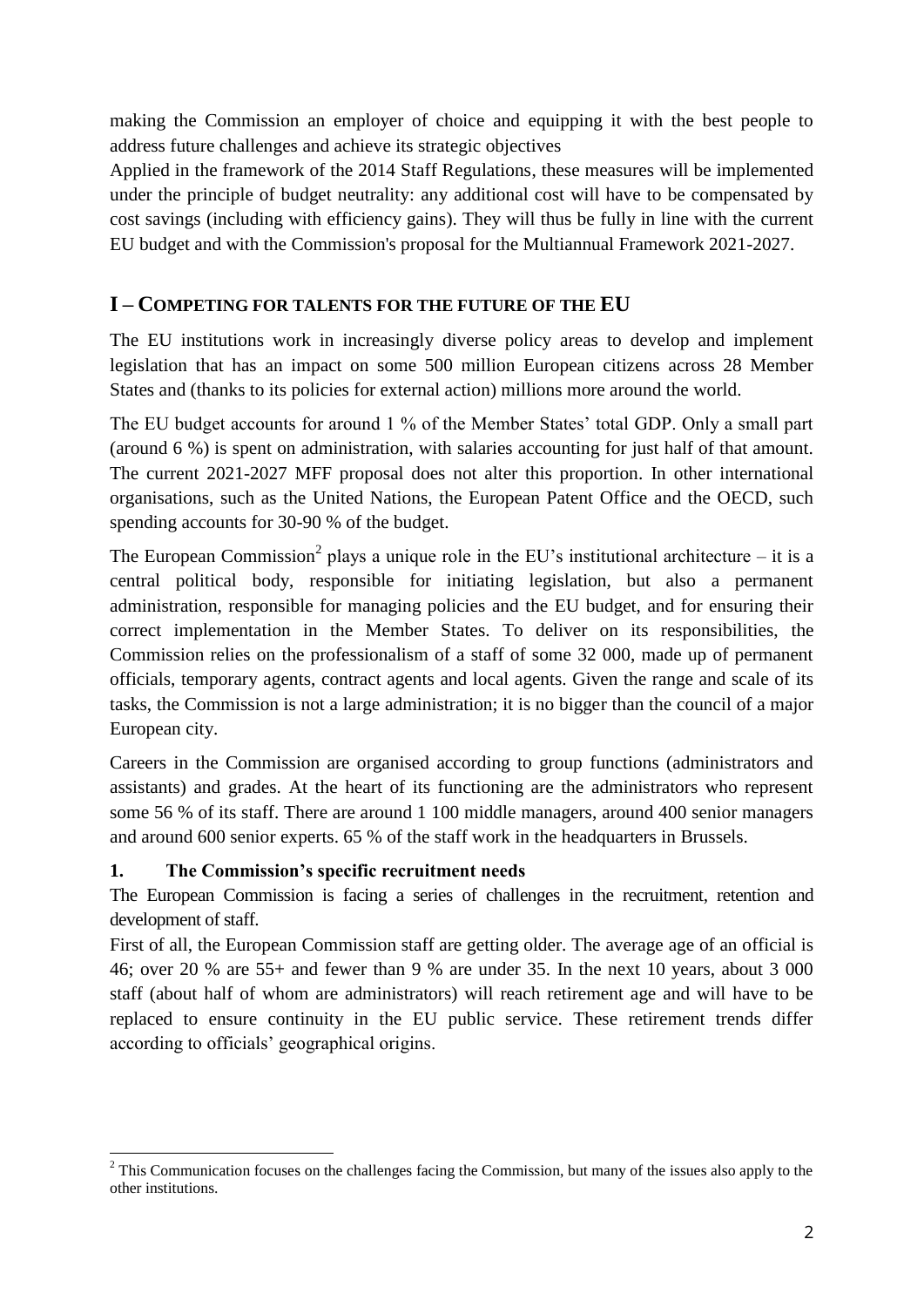

Source: SYSPER, List XIII

Secondly, the Commission must maintain a geographical balance in its staffing<sup>3</sup> if it is to be representative of European society and reflect the diversity of citizens and Member States in its policy development and enforcement role. A recently published Commission report looks at geographical balance among administrators (AD staff) in non-management roles<sup>4</sup>, examining separately the following grade brackets:

- AD9-AD12 (appointments to which cannot exceed 20 % of all AD appointments in any given year); and
- $\geq$  AD5-AD8 (the most common grades for new appointments).

The report shows an uneven distribution of EU nationalities within these groups. In the entry level grades (AD5-AD8), there is significant under representation of countries that were Member States before 2004 (the 'EU-15')<sup>5</sup> – this will have to be addressed through new recruitment. In the AD9-AD12 grades, it is the countries that joined after 2004 (the 'EU-13') that are under-represented – this will have to be addressed through career management.

Thirdly, the Commission has constantly to maintain its talent pool and expertise, adapt to policy developments and deliver on new priorities (e.g. digital technology, migration, security, defence). EU staff, in particular at AD level, have very specific profiles: they are highly qualified, multilingual and geographically mobile professionals with expert knowledge of the legal and political systems, economies and societies of the Member States. The majority have to operate for the most part in a language other than their own. On average, AD

1

<sup>3</sup> *Report from the European Commission to the European Parliament and the Council pursuant to Article 27 of the Staff Regulations of Officials and to Article 12 of the Conditions of Employment of Other Servants of the European Union (geographical balance),* COM(2018) 377.

<sup>&</sup>lt;sup>4</sup> The report does not cover language services or UK staff.

<sup>&</sup>lt;sup>5</sup> The Czech Republic, Denmark, Finland, France, Germany, Ireland, Luxembourg, the Netherlands and Sweden have reacted to the report in a non-paper. They call for corrective measures to redress national imbalances. The Commission should in particular 1) identify quantified target numbers for recruiting staff from underrepresented Member States from reserve lists, 2) offer higher entrance level grades where appropriate, 3) consider national competitions and use more temporary agents. All this should happen in a budgetary neutral manner.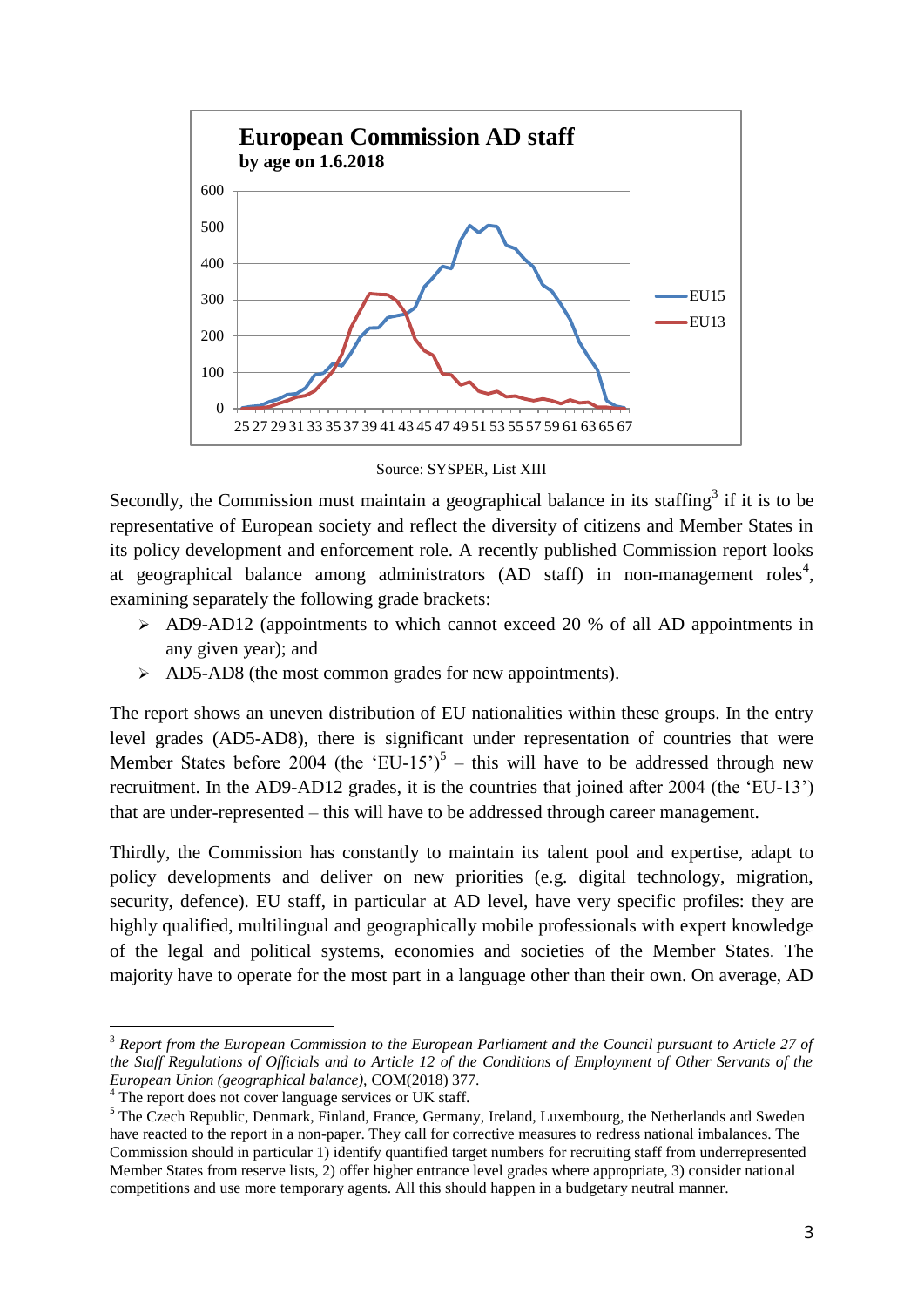officials declare on selection that they master three or four languages at working level<sup>6</sup>. About two thirds have a postgraduate degree<sup>7</sup>. About 80 % have decided to leave their country of origin to work for the European Commission.

Some AD officials are experts in particular technical areas and have specialised knowledge. This is important, as the EU is often at the forefront of new policy debates and a fair proportion of national parliaments' law making involves transposing work undertaken at EU level. Other officials develop EU-specific policy and have project management skills.

In addition to having knowledge and expertise, Commission staff have to be committed to:

- $\triangleright$  moving (in many cases, with their families) to a different country (mostly Belgium or Luxembourg);
- $\triangleright$  adjusting to a unique multicultural working environment and specific competency framework; and
- $\triangleright$  contributing to the European project.

### **2. The attractiveness of EU careers is declining**

Not only is the Commission facing significant recruitment needs, in particular for nationals of certain Member States, but there are also clear signs that it has become less attractive as a place to work.

Results from open recruitment competitions in recent years reveal a worrying trend. Data seem to suggest that the EU careers now on offer for young professionals (AD5 entry level administrators) are less attractive for nationals of some Member States than for those of others.

Also, the average age of new recruits from AD5 competitions is 34, which indicates difficulties in recruiting younger people, even where limited professional experience is required.

The Commission's staff survey shows that career and mobility development are key concerns: only 26 % of staff consider that it is reasonably easy to move to another suitable job and only 36 % that they can manage their own career<sup>8</sup>. The institution must therefore pay attention to maintaining staff's motivation and efficiency over the length of their careers.

### *A series of challenges to remain a competitive employer*

Securing the services of talented professionals is getting increasingly difficult. The labour market for highly qualified, mobile and multilingual staff is subject to fierce competition: the Commission is up against international organisations, national diplomatic services, multinational companies and professional services firms.

**<sup>.</sup>** <sup>6</sup> To be recruited to work in the EU institutions, candidates have to master at least two official EU languages and to progress in their career they have to succeed in a language test for a third language.

<sup>&</sup>lt;sup>7</sup> According to EPSO data for the 2014 and 2015 AD competition cycles, 86 % and 66 % of candidates respectively held a master's degree, and 11 % and 8 % a PhD.

<sup>&</sup>lt;sup>8</sup> Staff survey 2016, DG Human Resources and Security, European Commission.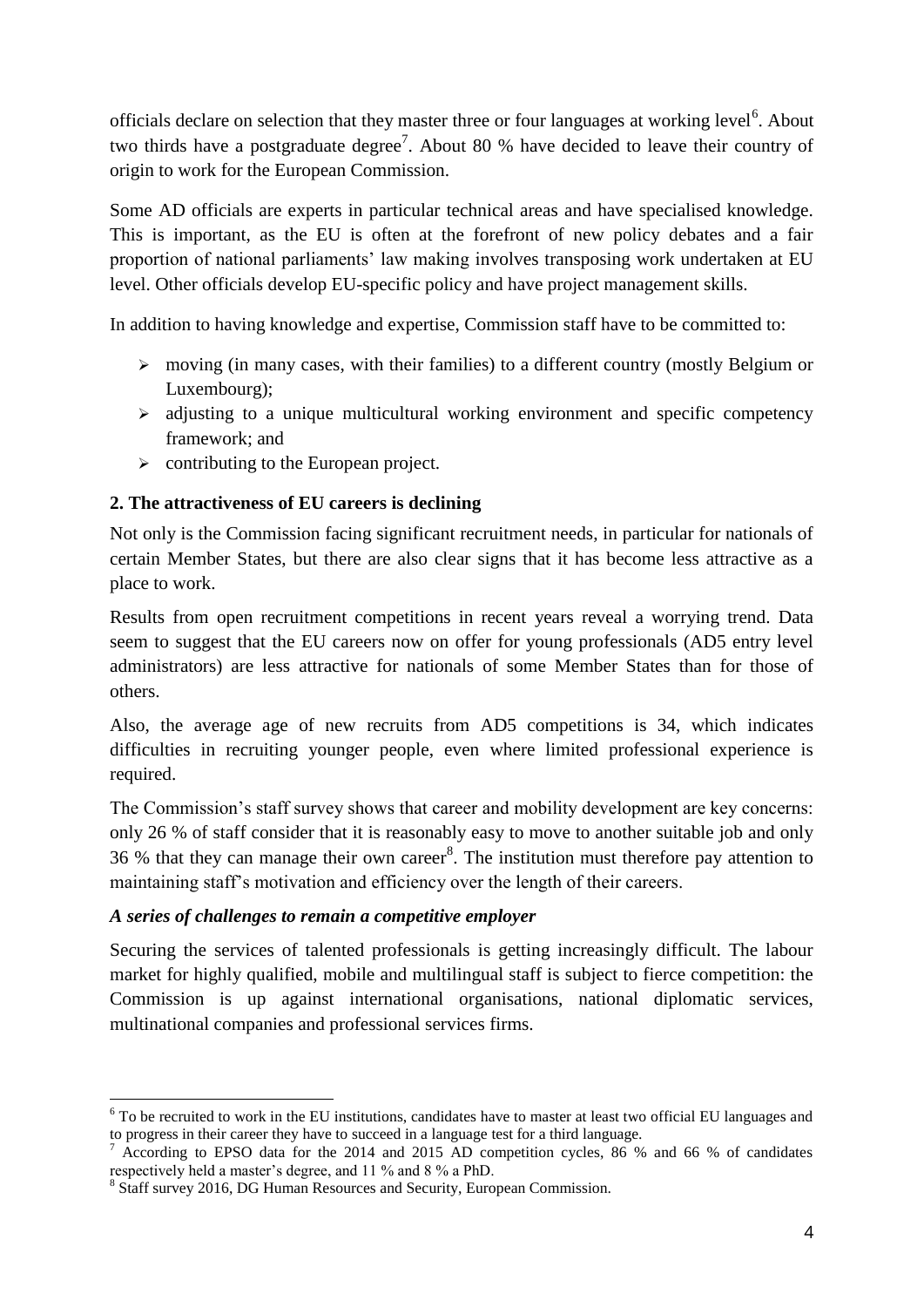A number of factors may discourage high calibre candidates from applying for a job in the Commission; these include:

- $\triangleright$  the need to move to Brussels, Luxembourg or elsewhere;
- $\triangleright$  insufficient opportunities offered by the new place of work, including for a partner's career and for other family members;
- $\triangleright$  lost opportunities in existing careers;
- $\triangleright$  comparatively slow promotion to management functions;
- $\geq$  limited 'revolving door' openings outside the Commission; and
- $\triangleright$  a relatively complex and long recruitment process.

Furthermore, young people have different expectations from their work and careers. Those born after the 1990s and now accessing the job market (and soon 'millennials') no longer necessarily expect to stay with a single employer for a long period. They are technologically literate, value opportunities for creativity, innovation. They demand a stimulating work environment, autonomy, rapid progression in terms of personal and professional development and sufficient respect for their own needs, and may be tempted to leave (or worse: become demotivated) if their expectations are not met.

While it can offer a motivating and secure job for life, with a range of benefits, as a public body the European Commission is constrained in its recruitment activities by a set of regulations. The Staff Regulations determine the nature of the contracts it can offer: recruitment, roles and responsibilities, pay, promotion, career development and pension rights. They are susceptible to litigation and judicial review.

Most importantly, the working conditions that the EU public service can offer have deteriorated. As far back as 2004, the institutions committed themselves to achieving greater efficiency and introduced reforms that have generated substantial savings. In 2014, the European Commission introduced additional cost saving measures, in particular with regard to pension rights. Cost-driven measures such as a salary freeze, a revision of the salary system (lower starting and end-of-career salaries), longer working hours for the same pay, a lower pension accrual rate, a higher pensionable age, slower career progression and cuts to allowances and leave (in particular for expatriate staff) have all been implemented in order to achieve savings. A key objective of the reforms was to bring about long-term change and free up precious resources through greater synergies, efficiencies and innovation. The 2004 reform led to savings of EUR 8 billion by 2020, while the subsequent reform brought savings of EUR 4.3 billion and annual economies of EUR  $1.8$  billion<sup>9</sup>. In addition, the Commission reduced posts by 5 % over a five year period (2013-2017) and has applied a nominal freeze in nonpersonnel costs.

The reforms have also had an impact on the composition of the workforce. Since 2004, it has been possible under the Staff Regulations to recruit contract staff on salary conditions that are less attractive than officials'. This has cut costs and provided short term flexibility, but also

**<sup>.</sup>**  $9^9$  Expressed in 2011 prices.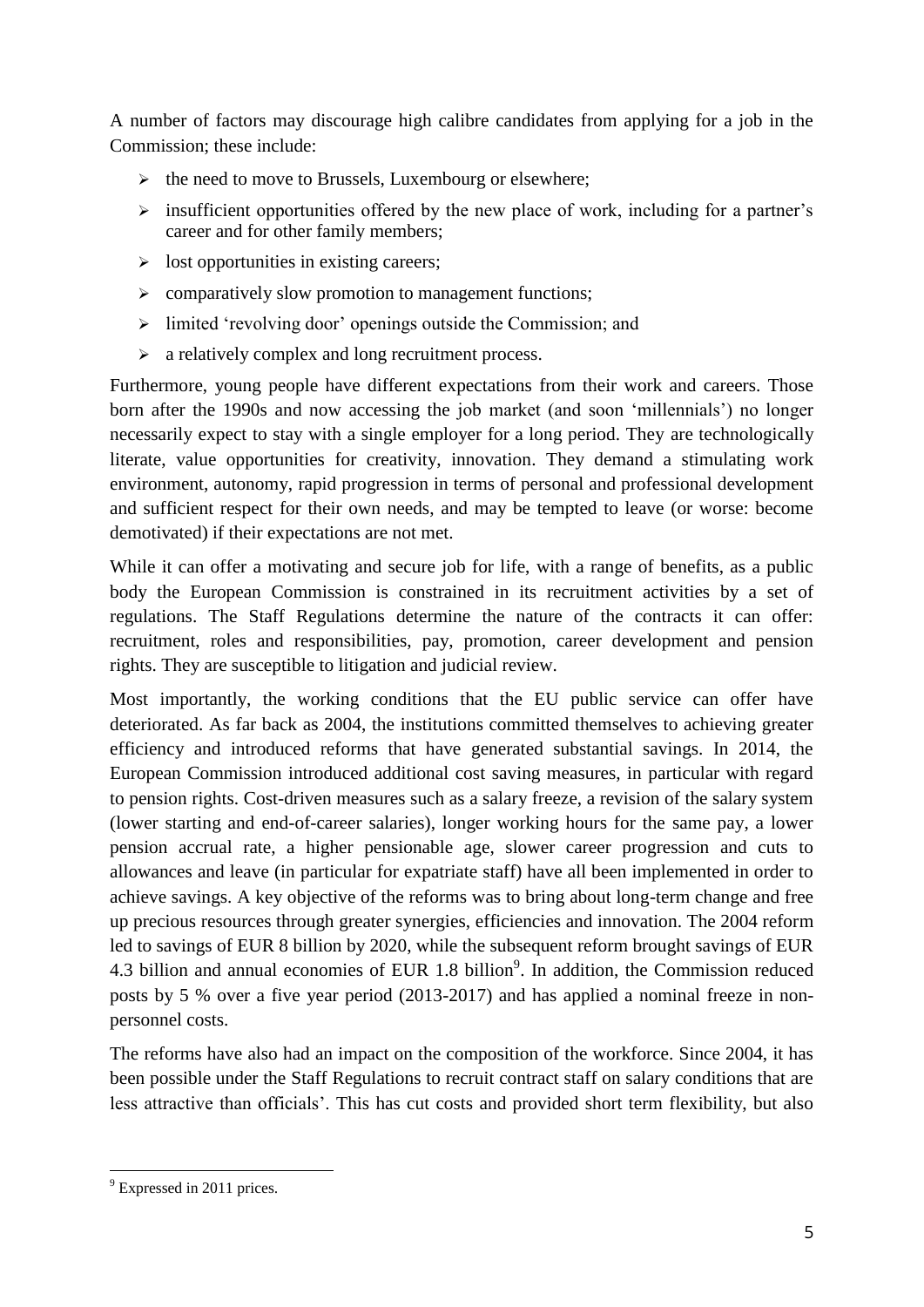exacerbated the imbalances in the geographical mix of the staff<sup>10</sup>, while making the terms that the Commission can offer less competitive, in particular for nationals of some Member States.

In 2006-2015, net earnings at the Commission grew more slowly than in Member States' public services and the EU labour market in general (by 12 % vs. 17 % and 25 % respectively). Wage growth was higher in 23 Member States' labour markets, e.g. 13 % in Italy, 18 % in France, 22 % in Spain, 23 % in Austria, 27 % in Germany, 41 % in Denmark. As shown in the graph, the three-year salary freeze from 2011 kept wage growth in the Commission below that of national public services and EU labour markets $^{11}$ .



Source: Annual update of remuneration of EU officials and other servants; OECD and Eurostat data on net earnings in the labour market. 2015 is the most recent year for which data are available.

Commission administrators have also seen their career structure affected. Since 2004, starting and end-of-career salaries for AD staff have fallen by 6 % and 11 % respectively. Also, a number of posts have been made into contract agent positions, with lower remuneration (23 % less than the AD salary before the reforms).

### **II – PROPOSED MEASURES**

**.** 

This Communication proposes a comprehensive approach to address the concerns highlighted above. The Commission needs both to attract the best talent and to make the best use of its existing staff. This and the actions proposed should apply, to the extent possible, to all categories: administrators, assistants (AST and AST/SC) and staff engaged under limited duration contracts (contract agents, temporary agents). It must also address the geographical

 $10$  Imbalances are particularly typical among contract staff, where the best represented nationalities are (in descending order) Italian, Belgian, French, Spanish and Greek, followed by Romanian and Polish. The proportion accounted for by the first four has been the same since 2005 (around 60 %). Poles,Dutch and Germans are underrepresented in relation to their population. Commission report on Use of contract staff 2016, COM(2018) 578.

 $11$  In the 2013 reform of the Staff Regulations, it was agreed that the salary adjustment would be frozen for two years. In addition, the 2011 salary update was frozen retroactively and the 2013 update was +0.8 %.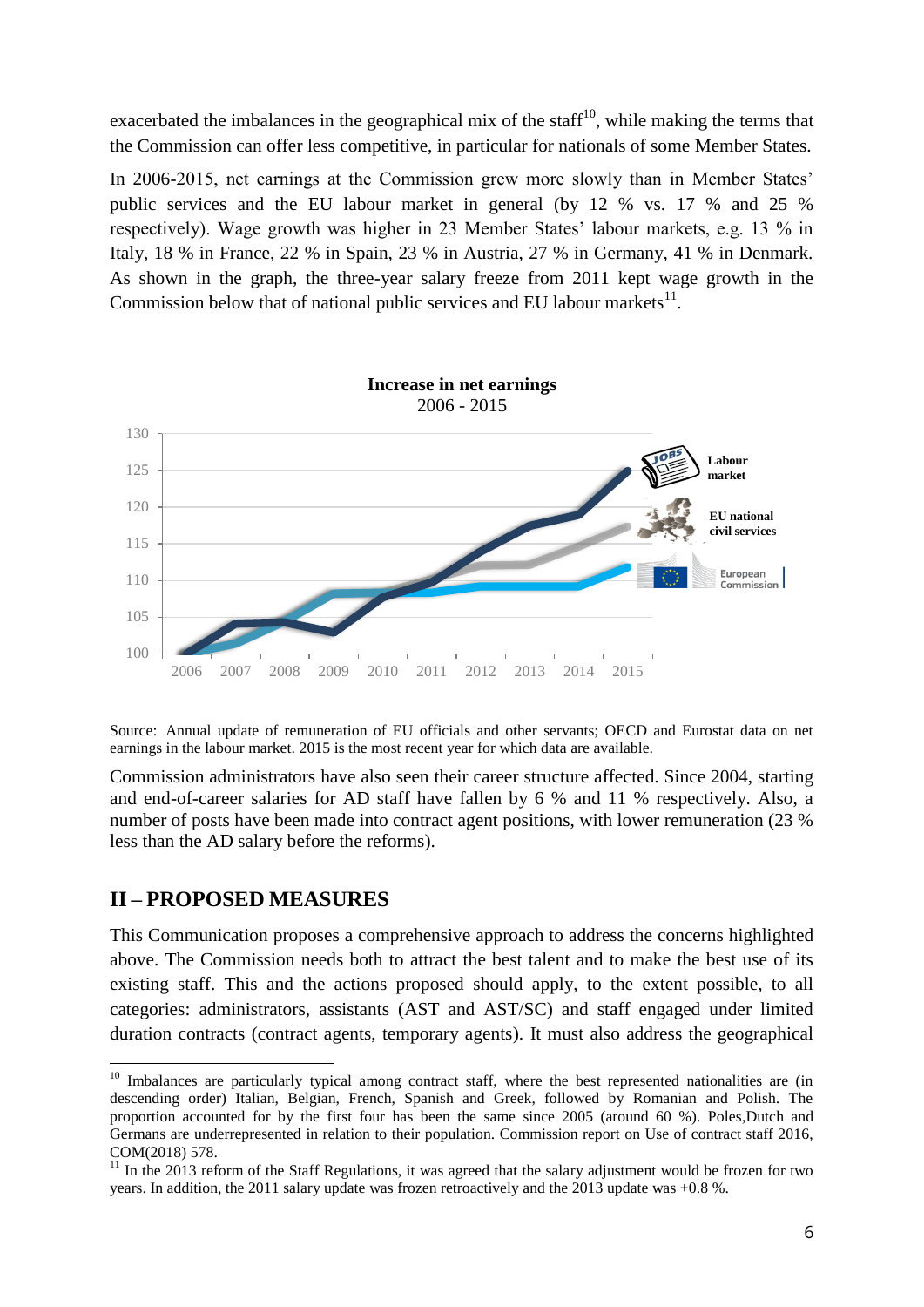imbalances at entry level and among higher grades, as observed among the AD officials in particular.

The proposed measures aim to preserve and enhance the employment and working conditions on offer at the Commission, combining ongoing efforts to improve synergies and efficiencies with new proposals for modernisation to make careers and working practices as motivating and efficient as possible. The measures are in line with the current MFF and the proposal for the 2021-2027 MFF, i.e. they are budget neutral and any additional costs will have to be offset by cost savings (including efficiency gains). This also means that the budget for administration must not be reduced for the measures to be effective.

The Commission has held a roundtable discussion<sup>12</sup> and a workshop<sup>13</sup> to consult staff and human resources experts from EU institutions, national administrations, international organisations, international recruitment services, the private sector and academia. Their views and the main outcome of the discussions were taken into account in the formulation of the proposals, which cover three main areas:



While the action set out below is to be taken mainly by the Commission, other EU institutions could consider following suit to enhance the attractiveness of the European public service more generally. Also, the Commission is keen to work with Member States on the implementation of some of the measures.

### **1. A revamped talent acquisition strategy**

The Commission offers a range of jobs, from traineeships to secondments for national civil servants, and from time limited engagement (for contract or temporary agents) to the permanent employment of officials recruited through competitions $14$ .

The use of the various available forms of employment for workforce planning should reflect the institution's needs and strategic objectives. It should take account not only of budgetary implications and cost-saving opportunities, but also the potential impact on the attractiveness

**<sup>.</sup>** <sup>12</sup> *The European Commission as an attractive place to work*, Brussels, 10 October 2017.

<sup>&</sup>lt;sup>13</sup> How to make the European Commission an even more attractive place to work?, Brussels, 24 April 2018.

<sup>&</sup>lt;sup>14</sup> Under Article 28(1)(d) of the Staff Regulations, officials may be appointed only if they have passed a competition. Competitions can take several forms (external, internal) and be for recruitment at different grades. Candidates may have previously worked for the Union in various forms of employment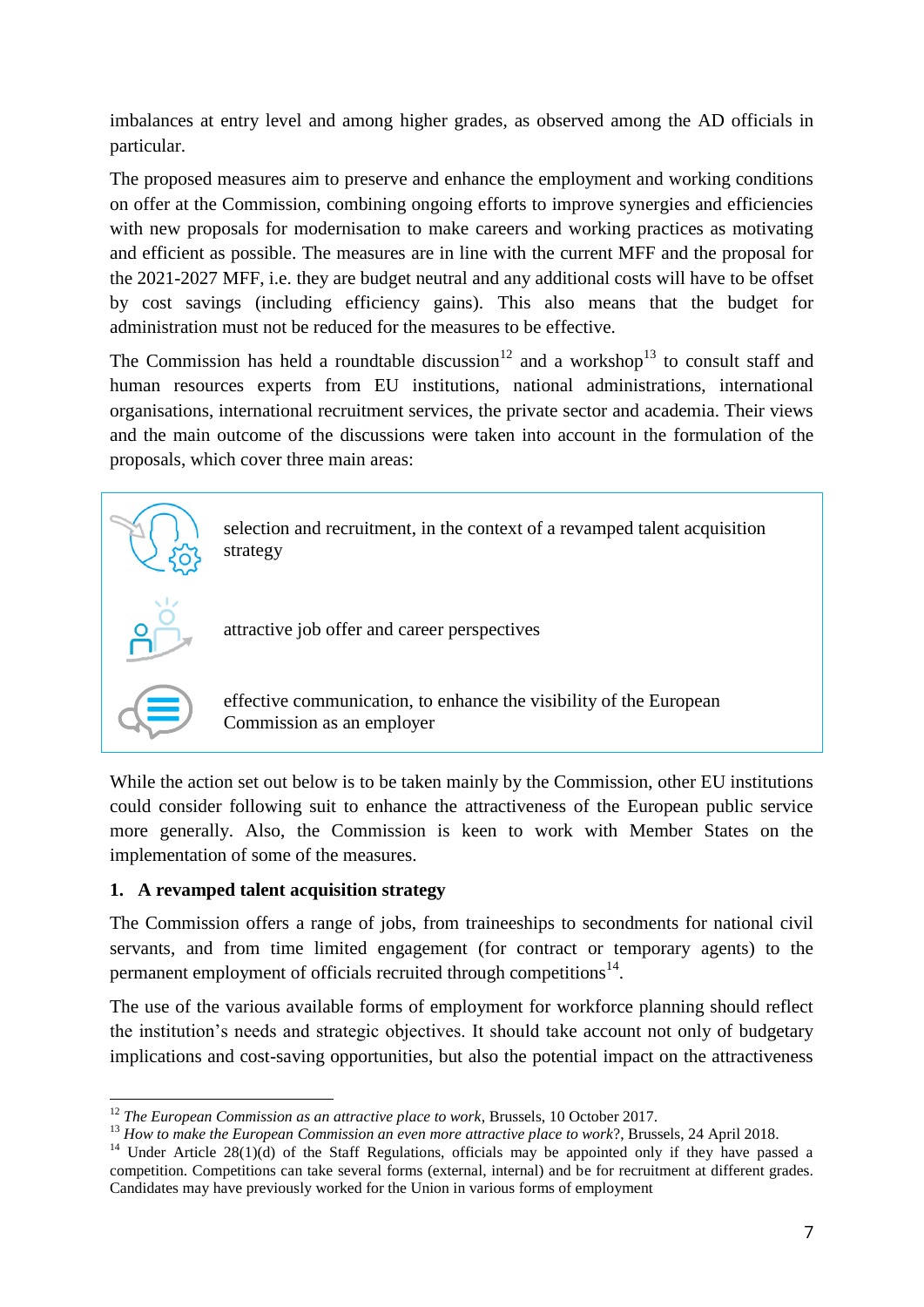of the employment on offer in terms of quality and mix of staff, including overall geographical balance.

The Commission should diversify and modernise the means of attracting new candidates, going beyond pre-conceived ideas to inspire new recruits who will help it to respond to specific needs and changing priorities. It should also improve selection criteria so as to target candidates who are strongly motivated to work for the EU.

## **ACTION**

1

### **a) Make it easier to engage temporary agents**

- $\triangleright$  Revise the general implementing provisions on temporary agents (NEW 2018);
- $\triangleright$  revise the rules on fixed-term engagement, in particular excluding time spent as a 'Seconded national expert' (SNE) from the calculation of the seven-year limit (ongoing)
- **b) Develop an attractive package for junior professionals and/or recent graduates to bring in new, modern competences and skills** 
	- $\triangleright$  Pilot a 'junior professionals' programme at AD level(NEW 2018); and
	- ightharpoonup is raise the annual number of 'Blue book' trainees<sup>15</sup> (NEW 2019).
- **c) Organise more regular internal competitions for temporary agents and officials at different grades** – this should offer mid-career (AD7-8) officials, including those from the EU 13 countries, faster access to higher grades and help to address the geographical imbalances at AD9-12 level.
	- $\triangleright$  Design and implement a new workforce plan (NEW 2018); and
	- $\triangleright$  produce a plan for internal competitions (NEW 2018).
- **d) Create more possibilities for recruitment at higher grades in the AD function group** – this should make Commission jobs more attractive in terms of career prospects and remuneration, in particular for candidates with previous experience or expertise in a given field
	- $\triangleright$  Propose a wider range of grades in EPSO competitions. (ongoing)

### **e) Continue improving the current EPSO selection process**

- $\triangleright$  using the most appropriate tools to shorten the duration and improve efficiency of selection procedures; (ongoing)
- $\triangleright$  developing a new test to assess candidates' motivation for EU careers;  $(NEW - 2018)$
- $\triangleright$  launching a reflection on how to adapt competitions (AD5, AD7) and the selection method to attract candidates possessing skills for the future and reflect candidates' specificities and expectations. (NEW - 2019)

<sup>&</sup>lt;sup>15</sup> The so called 'Blue book traineeship' is the European Commission's official traineeship scheme. Each year, it offers 2 five month, paid traineeships, for 1,300 trainees to gain hands-on experience of EU policy making in a multicultural environment.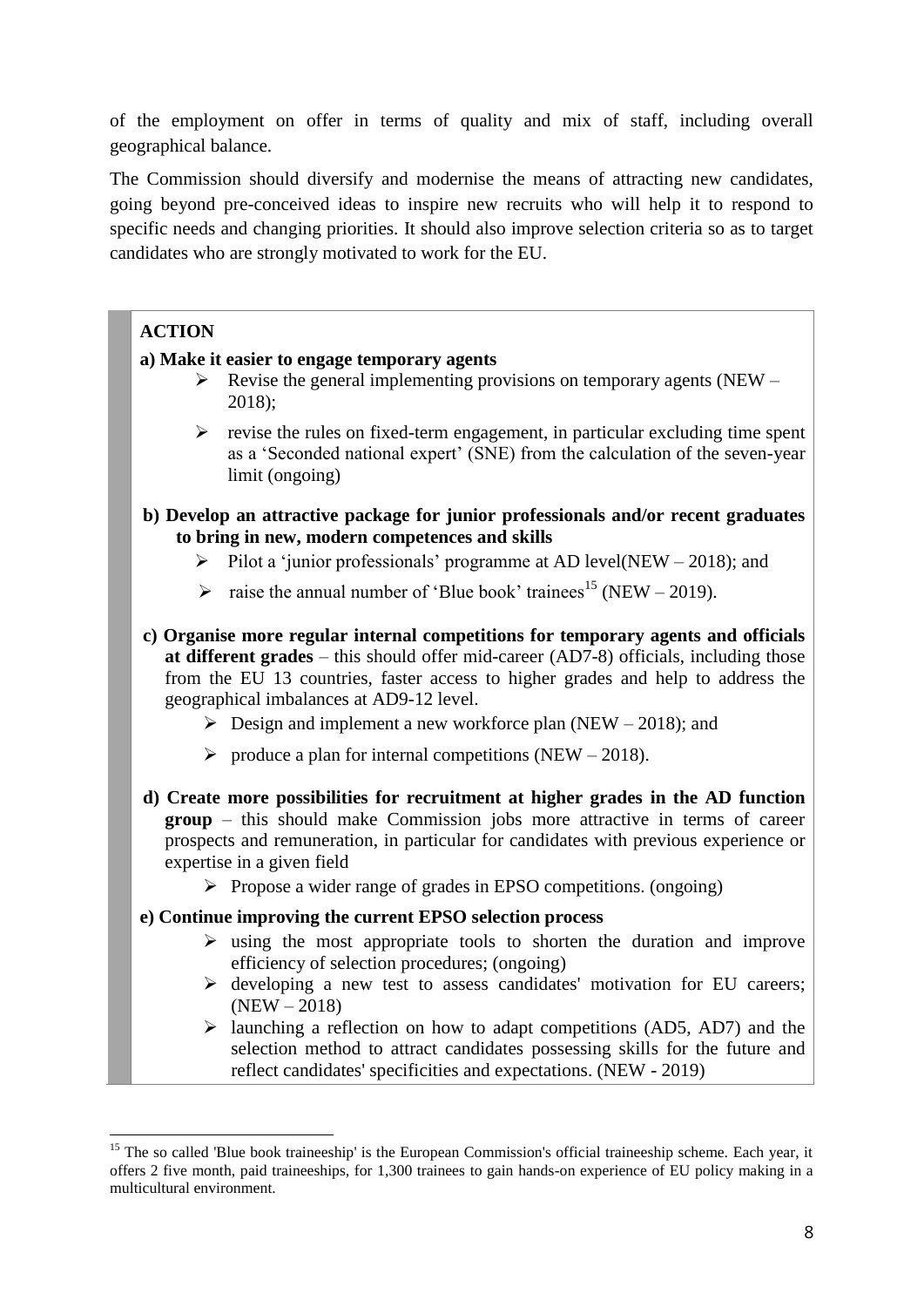## *Specific actions to address geographical imbalances in entry level grades in the AD function group*

When adopting measures in this area, the Commission should take account of the impact on the geographical balance of staff. Possible measures to address imbalances are listed below and range from 'soft' to 'hard'. Any 'hard' action is subject to the prerequisite to adopt general implementing provisions to give effect to Article 27, second paragraph of the Staff Regulations.

In addition, the Commission will need active support from the underrepresented Member States to reach potential candidates,. Specific communication efforts have already started to deliver results: in the most recent general AD5 competitions, the number of candidates from five of EPSO's eight 'focus countries'<sup>16</sup> increased as compared with the previous year.

### **ACTION**

- **a)** work with under-represented Member States to **promote communication and career guidance** for identified groups of potential candidates (ongoing);
- **b)** deepen cooperation with under-represented Member States on **exchanges and mobility to and from the EU institutions** (NEW – 2019);
- **c)** organise **training and information sessions to boost the recruitment of successful EPSO candidates from underrepresented Member States** (NEW – 2019);
- **d)** without prejudice to equal merit, c**onsider geographical balance in appointments to different staff categories** (e.g. SNEs, temporary agents) (NEW – 2018); and
- **e) Consider the adoption of general implementing provisions on the possibility of holding competitions for nationals from significantly under-represented Member States** (NEW – 2019)

### **2. Offering attractive jobs and career prospects**

In a tight labour market, the Commission's ability to attract and retain high calibre staff depends even more on what it can offer that its competitors cannot. Measures should focus on:

- $\triangleright$  protecting the existing employment package and career prospects from further cuts; and
- $\triangleright$  improving and modernising the terms and prospects on offer, where possible.

Looking ahead to the next 10-15 years, it is important to appeal to the new generations who will provide the EU staff of tomorrow, and to work on a combination of factors: job content, a modern workplace and culture, attractive remuneration, career and development opportunities, etc.

Four areas for action have been identified in this respect.

**<sup>.</sup>** <sup>16</sup> Czech Republic, Denmark, France, Germany, Ireland, the Netherlands, Poland and Sweden.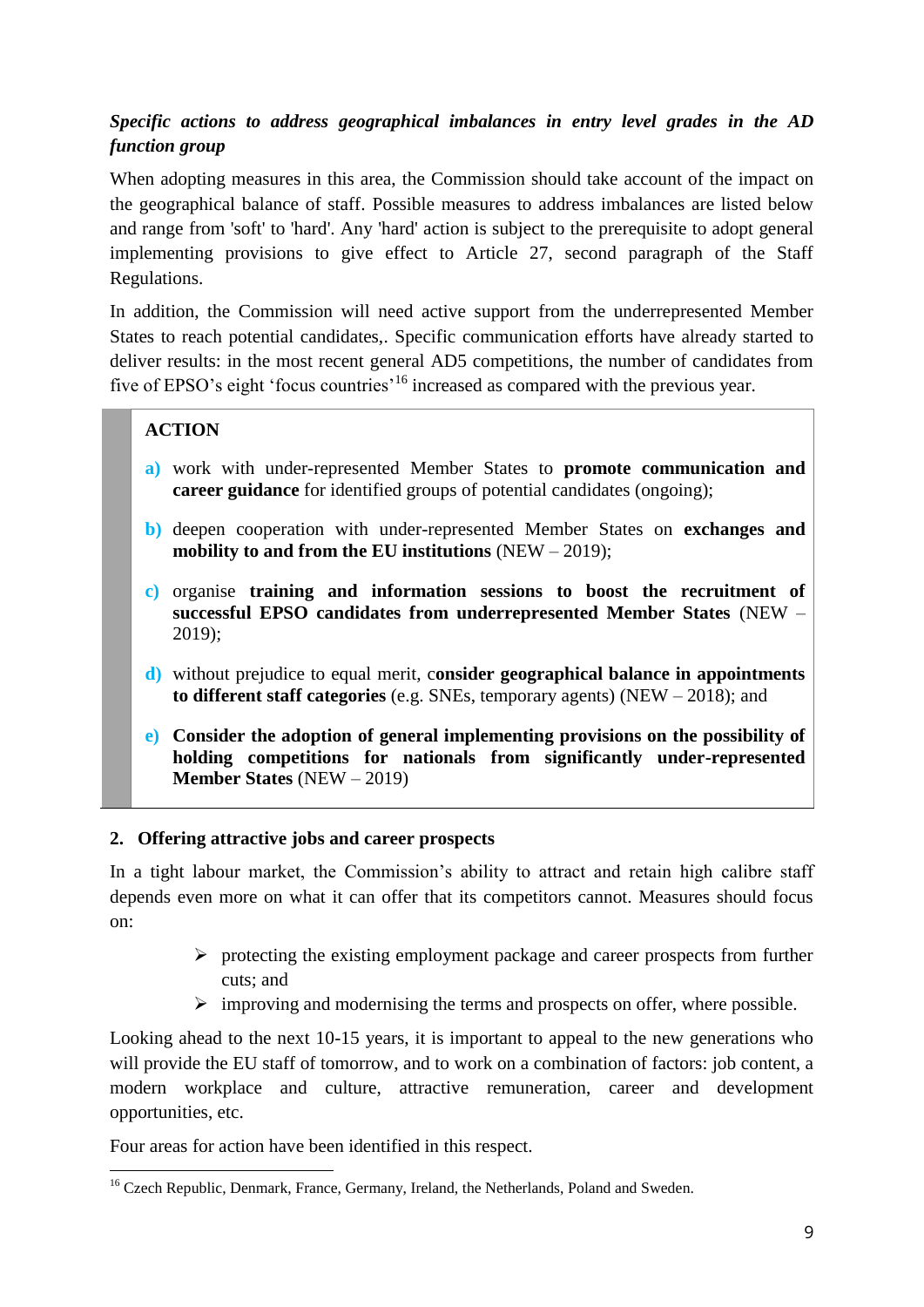### *2.1. Non-pecuniary rights*

For the Commission to persuade highly qualified individuals to leave their country of origin, often with a family, and relocate to Brussels, Luxembourg or elsewhere, the employment conditions and career opportunities should remain competitive (not only in terms of salary) and provide a framework that helps them to balance professional and private needs.

# **ACTION**

- **a)** Continue to promote and, where necessary, improve **measures to support a good work/life balance and staff's relocation,** so that the Commission stands out against, or is at least comparable, with its competitors
	- $\triangleright$  Continue to develop the offer for European schools, nurseries, study and afterschool care. (ongoing)
- **b)** Increase **coordination with the Member States to which new staff relocate to improve services for families and accompanying spouses/partners and the image and 'branding' of the host cities (i.e. Brussels, Luxembourg)** 
	- $\triangleright$  services for expatriates delivered with the support of host Member States could include: legal and administrative counselling (recognition of diplomas), career services and better access to job opportunities in the EU institutions and elsewhere, translation services, housing services (to help newcomers in the first few months), etc.  $(NEW - 2019)$

### *2.2. Pecuniary rights*

Commission salaries and pensions are still attractive, but not to the same extent for all candidates across the EU. An appealing financial package is key to an attractive offer of employment.

### **ACTION**

- **a) Monitor and assess the requirements of competitive working conditions** on the basis of reports on pensionable age (Article 77(6) of the Staff Regulations) and the functioning of the Staff Regulations (Article 113) (NEW – 2019)
- **b) Consider a wider scale of recruitment grades in the AD function group** for a more diversified and attractive offers of employment. (ongoing)

### *2.3. Attractive working environment and workplace*

The Commission is by definition a multicultural organisation and should preserve this aspect of its identity by making the right efforts to foster diversity and inclusiveness, and to continue to provide an attractive, motivating working environment for all.

Specific steps are being taken to promote a versatile, engaging, cooperative working culture that fosters creativity and initiative, to bridge silos and further improve the quality of policy making.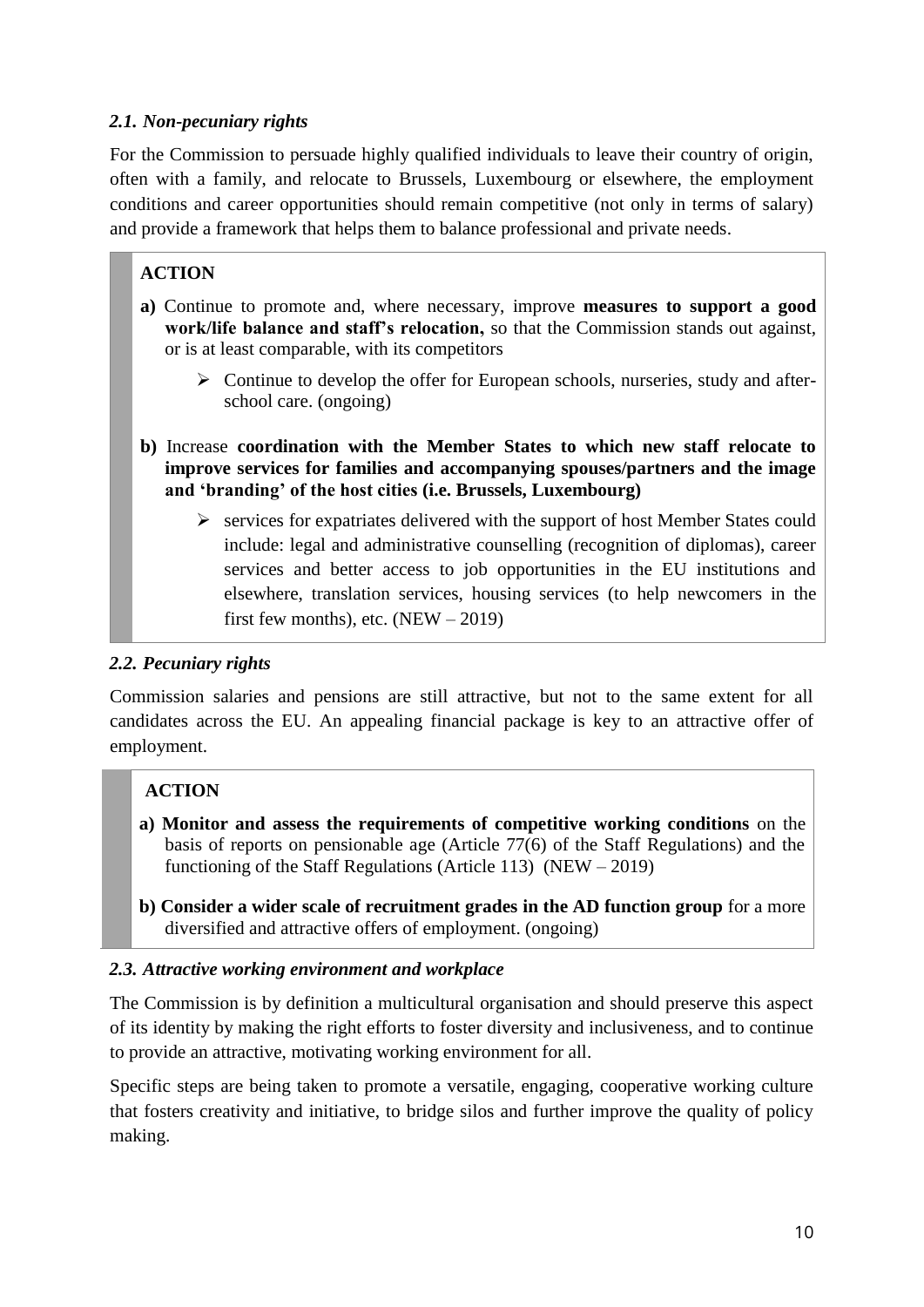## **ACTION**

- **a) Continue to promote specific initiatives and opportunities for gender balance and diversity.**
	- $\triangleright$  Monitor and ensure full implementation of the 2017 strategy and the 2018 action plan for diversity and inclusion $17$ ;
- **b) Provide staff with the best combination of IT tools, office space and working methods needed by a modern public administration to deliver the expected results, increase efficiency, save money and reduce the environmental footprint.** 
	- $\triangleright$  Implement the findings of the 2016 'synergies and efficiencies' review<sup>18</sup> and the 2016 Communication on Data, information and knowledge management to promote effectiveness, efficiency and attractiveness (ongoing);
	- $\triangleright$  develop and implement the 2016 'digital workplace' strategy<sup>19</sup> and the 'workplace of the future' project through programmes to modernise infrastructure. This should go hand in hand with the promotion of modern IT tools for seamless collaboration (ongoing).
- **c) Promote an active policy on work/life balance and a more results-oriented management culture, based on more empowerment, transparency and trust towards staff**
	- $\triangleright$  Implement the 'fit( $\partial x$  work' strategy and action plan to respond to staff concerns on work/life balance challenges, i.e. time management and leave entitlements; physical and mental health; staff engagement and integration at work and outside work, etc. (ongoing)

### *2.4. Attractive career prospects*

**.** 

The Staff Regulations provide for a number of options for long term and short-term career opportunities, which the Commission intends to promote in the employment package it offers.

The existence of a single framework of rules and single career system shared by various institutions means that EU officials can develop professionally and change jobs within or between Directorates General, and between institutions, while keeping the same status, the same pay scale, the same promotion opportunities and similar working conditions.

Officials have meaningful options for a life-long career in a framework that helps them manage their careers more proactively. It is important that staff feel enabled to take advantage of these options.

<sup>17</sup> *A better workplace for all: from equal opportunities towards diversity and inclusion,* C(2017) 5300. *Diversity and gender equality report 2018 and Action plan*, Brussels 19 July 2018

<sup>18</sup> *Synergies and Efficiencies in the Commission - New Ways of Working*, SEC(2016) 170. *Data, Information and Knowledge Management at the European Commission*, C(2016) 6626.

<sup>&</sup>lt;sup>19</sup> *Digital Workplace strategy* (2017)https://ec.europa.eu/info/sites/info/files/digitalworkplacestrategy2017.pdf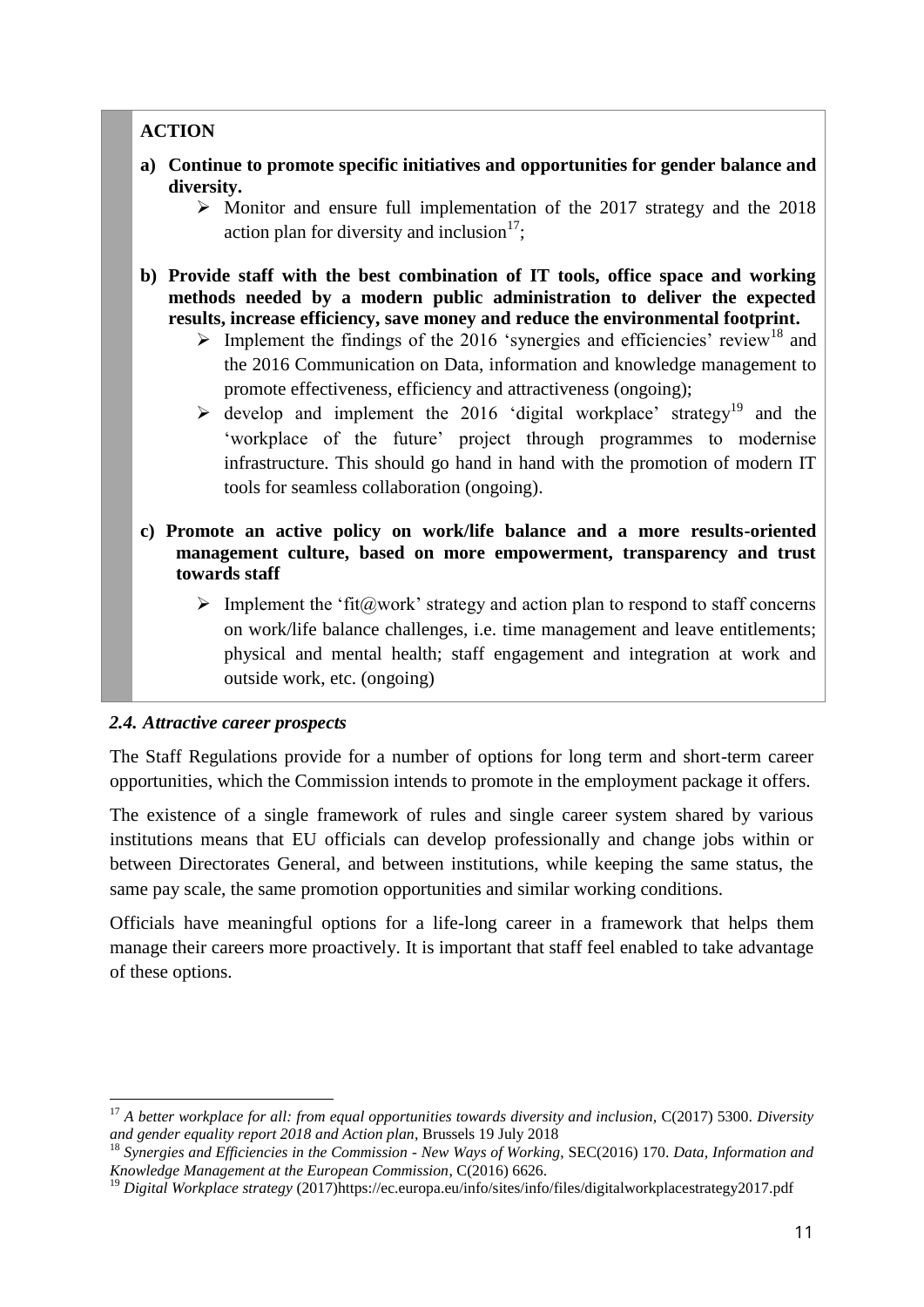## **ACTION**

- **a)** Provide **better opportunities for career development (management and nonmanagement)**
	- $\triangleright$  implement the 2016 Commission Decision on middle management to improve new recruits' access to management posts<sup>20</sup>; (ongoing)
	- $\triangleright$  take measures to achieve the 40 % target of women in management by the end of this Commission's mandate, support women interested in management and improve the work/life balance of staff with family; (ongoing)
	- $\triangleright$  promote opportunities for fulfilling careers outside management (NEW -2019)
	- $\triangleright$  implement the 2016 learning and development strategy and action plan, including professionalisation programmes, lifelong learning and staff training<sup>21</sup> (ongoing)

### **b)** Develop **stronger HR services for career management**

- $\triangleright$  Improve job market screening at central and local level, and develop new headhunting services; (NEW – 2018/2019)
- $\triangleright$  provide career guidance for staff who have been in the same post for more than four years, i.e. four year career talk; (NEW – 2018)
- career management IT tools for staff, i.e. eCV aspiration tab, vacancy alert tool (NEW – 2018)
- **c)** Improve cooperation with national administrations to **promote external mobility and offer schemes for work exchanges**
	- $\triangleright$  Relaunch implementation of the 2013 Commission guidelines on external mobility, including a mix of short- and long term posting<sup>22</sup> (NEW – 2019)

### **3. Effective Communication**

Private- and public sector experts in human resources management consulted by the Commission all agree that young people are strongly purpose-driven: they look for a sense of purpose in what they do and want to have an impact on society through their job.

In this respect, the EU institutions are uniquely positioned vis-à-vis their competitors: they offer young people an opportunity to 'shape Europe together' by contributing to policies and projects that can improve the lives of 500 million citizens.

A range of communication activities (mostly run by EPSO) are already raising awareness of job opportunities in the Commission; these include online career fairs, seminars, personalised action and communication plans for the 'focus countries', ad hoc events in schools and universities, and more student and staff ambassadors.

<sup>1</sup> <sup>20</sup> *Commission decision on middle management staff*, C(2016) 3288

<sup>21</sup> *Learning and Development Strategy of the European Commission*, C(2016) 3829

<sup>22</sup> *Guidelines on external mobility*, C(2013) 5554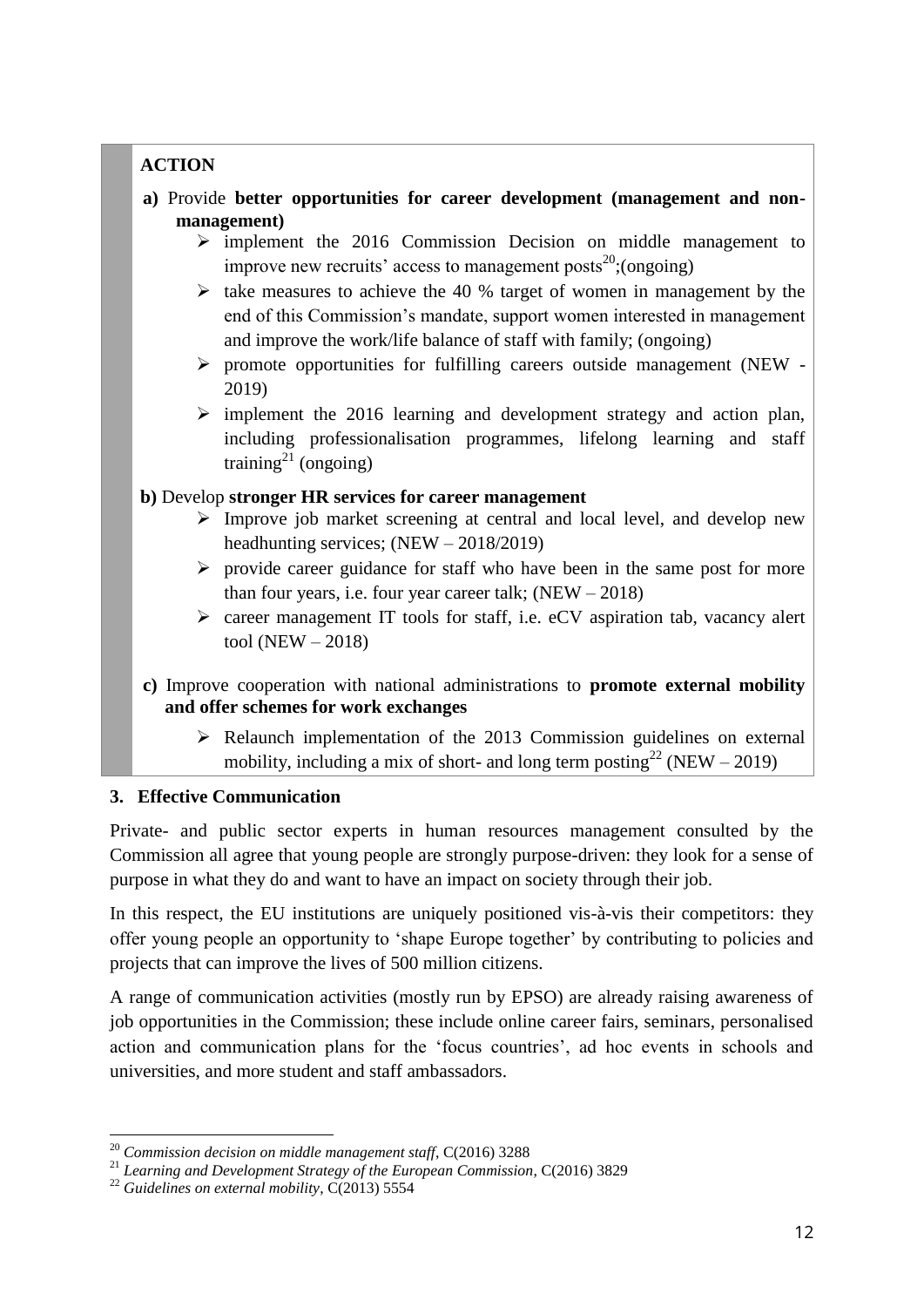The Commission will step up efforts to attract candidates committed to the European project. This should generate a 'virtuous circle' by allowing the recruitment of committed officials, who in turn will be best placed to project a positive image of the organisation and become EU career ambassadors themselves.

## **ACTION**

- **a)** Leverage **existing Commission programmes (e.g. Erasmus+, European Solidarity Corps) and networks to reach out to a wider audience**
	- $\triangleright$  Develop a new communication strategy and central coordination to raise the Commission's profile as an employer among 'traditional' and new audiences (NEW - 2019)
	- $\triangleright$  In the framework of the new strategy:
		- o leverage existing national and European networks (Commission representations, Europe Direct information and contact centres, Commission visitors centres, etc.);
		- o identify the right mix of channels to reach out to different target audiences (social media, print media, advertisements, etc.); and
		- o involve staff more in existing programmes (e.g. 'staff ambassadors', 'back to school') and develop new activities (e.g. 'back to university') to present and promote career opportunities at the Commission, paying special attention to under-represented countries. Specific information toolkits and training should be developed for staff's participation in external events.
- **b)** Establish **structured partnerships with Member States and other key multipliers (e.g. universities, schools, etc.)** to raise awareness of opportunities in the European public administration.
	- $\triangleright$  Establish partnerships with selected universities and offer end of study internships/appointment prospects for the best candidates (NEW - 2019); and
	- $\triangleright$  strengthen partnerships with Member States to publicise career opportunities in the EU public service and help prepare candidates for selection procedures (ongoing)

### **CONCLUSIONS**

This Communication outlines action to be taken by the end of the current Commission's mandate, in the framework of the Staff Regulations. These measures should not lead to additional costs but will require that the budget for administration is not reduced.

Some of the action builds on ongoing initiatives, in particular on efforts to improve the effectiveness and efficiency of the European public administration. Nonetheless, the Commission's continued effectiveness is stretched by the need to address new and more complex priorities and areas of action with an unchanged level of resources.

To have the right people to address the challenges and continue to attract and retain the most qualified candidates from different (academic and national) backgrounds, new action is proposed to:

 $\triangleright$  modernise selection and recruitment with a view to attracting the right candidates. This will entail reviewing some of the current constraints (e.g. as regards taking on temporary agents), more regular internal competitions and new initiatives to enable the